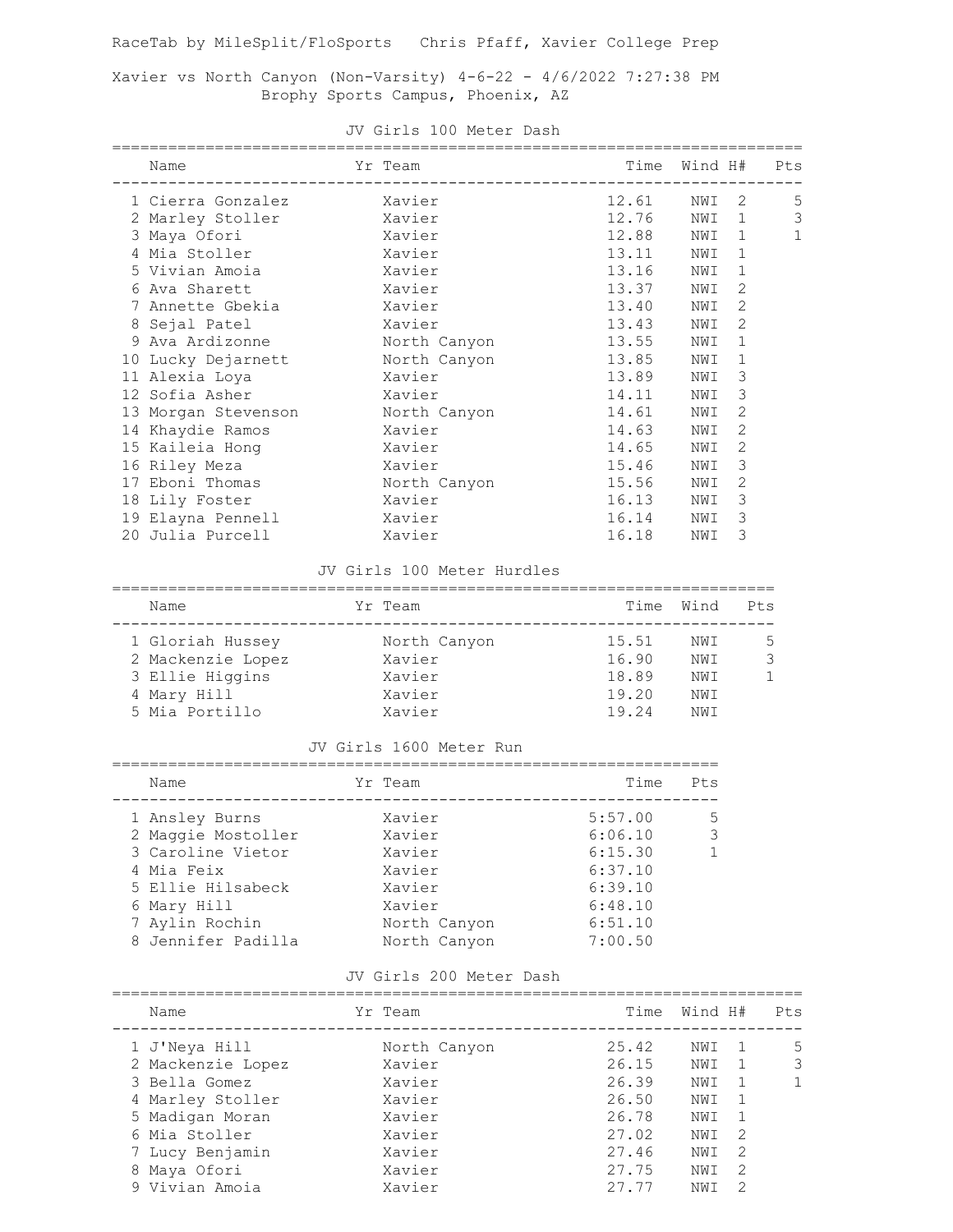| 10 Tatum Goforth      | Xavier       | 28.63 | NWI | 1 |
|-----------------------|--------------|-------|-----|---|
| 11 Sejal Patel        | Xavier       | 28.81 | NWI | 2 |
| 12 Ava Sharett        | Xavier       | 29.28 | NWI | 3 |
| 13 Lucky Dejarnett    | North Canyon | 29.62 | NWI | 1 |
| 14 Naomi Young        | Xavier       | 29.82 | NWI | 2 |
| 15 Destinaya Williams | North Canyon | 30.23 | NWI | 3 |
| 16 Riley Ward         | Xavier       | 30.24 | NWI | 2 |
| 17 Chloe Cooper       | Xavier       | 30.50 | NWI | 3 |
| 18 Kaileia Hong       | Xavier       | 30.55 | NWI | 3 |
| 19 Khaydie Ramos      | Xavier       | 30.93 | NWI | 3 |
| 20 Grace Bianchi      | Xavier       | 30.98 | NWI | 3 |
| 21 Morgan Stevenson   | North Canyon | 31.25 | NWI | 2 |
| 22 Lily Foster        | Xavier       | 32.51 | NWI | 4 |
| 23 Elayna Pennell     | Xavier       | 33.71 | NWI | 4 |
| 24 Alma Melendez      | Xavier       | 34.41 | NWI | 4 |
| 25 Julia Purcell      | Xavier       | 34.46 | NWI | 4 |

# JV Girls 300 Meter Hurdles

| Name               | Yr Team | Time  | Pts |
|--------------------|---------|-------|-----|
| 1 Morgan Finch     | Xavier  | 51.45 | 5.  |
| 2 Ellie Higgins    | Xavier  | 51.80 |     |
| 3 Mia Portillo     | Xavier  | 52.22 |     |
| 4 Grace McClelland | Xavier  | 53.18 |     |

### JV Girls 400 Meter Dash

|                            | ====================== |         |                |              |
|----------------------------|------------------------|---------|----------------|--------------|
| Name                       | Yr Team                | Time H# |                | Pts          |
| 1 Jaida Steward            | North Canyon           | 1:01.14 | $\mathcal{S}$  | 5            |
| 2 Maria Benitez            | Xavier                 | 1:03.04 | $\mathbf{1}$   | 3            |
| 3 Tatum Goforth            | Xavier                 | 1:03.07 | $\mathbf{1}$   | $\mathbf{1}$ |
| 4 Lucy Benjamin            | Xavier                 | 1:03.74 | $\mathbf{1}$   |              |
| 5 Ava Ardizonne            | North Canyon           | 1:03.90 | 3              |              |
| 6 Naomi Young              | Xavier                 | 1:05.29 | $\mathbf{1}$   |              |
| 7 Oliviah Hussey           | North Canyon           | 1:07.15 | 3              |              |
| 8 Jimena Gutierrez         | Xavier                 | 1:08.71 | $\mathbf{1}$   |              |
| 9 Alexia Loya              | Xavier                 | 1:09.08 | $\mathfrak{Z}$ |              |
| 10 Elena Soderstrom        | Xavier                 | 1:11.04 | $\mathfrak{Z}$ |              |
| 11 Elle Houle Land Control | Xavier                 | 1:11.80 | $\overline{c}$ |              |
| 12 Ade Luna                | Xavier                 | 1:12.09 | $\overline{c}$ |              |
| 13 Ava Sharett             | Xavier                 | 1:12.13 | $\mathbf{1}$   |              |
| 14 Maggie Mostoller        | Xavier                 | 1:12.68 | 4              |              |
| 15 Lily Bourque            | Xavier                 | 1:13.93 | 4              |              |
| 16 Khaydie Ramos           | Xavier                 | 1:14.16 | 3              |              |
| 17 Zoe Lopez               | Xavier                 | 1:14.25 | $\overline{c}$ |              |
| 18 Caroline Vietor         | Xavier                 | 1:15.04 | $\overline{2}$ |              |
| 19 Sophia Corona           | Xavier                 | 1:17.11 | $\overline{2}$ |              |
| 20 Blakely Anderson        | Xavier                 | 1:19.65 | $\overline{2}$ |              |
| 21 Ellie Hilsabeck         | Xavier                 | 1:20.28 | 4              |              |
| 22 Riley Meza              | Xavier                 | 1:23.90 | 4              |              |
| 23 Genevieve George        | Xavier                 | 1:24.04 | $\overline{2}$ |              |
|                            |                        |         |                |              |

## JV Girls 4x100 Meter Relay

| Team              | Time<br>$P$ <sup>t.s</sup> |
|-------------------|----------------------------|
| 1 Xavier A        | 49.19                      |
| 1) Maya Ofori     | 2) Madigan Moran           |
| 3) Bella Gomez    | 4) Marley Stoller          |
| 2 Xavier B        | 1:00.34                    |
| 1) Morgan Finch   | 2) Riley Meza              |
| 3) Elayna Pennell | 4) Lily Foster             |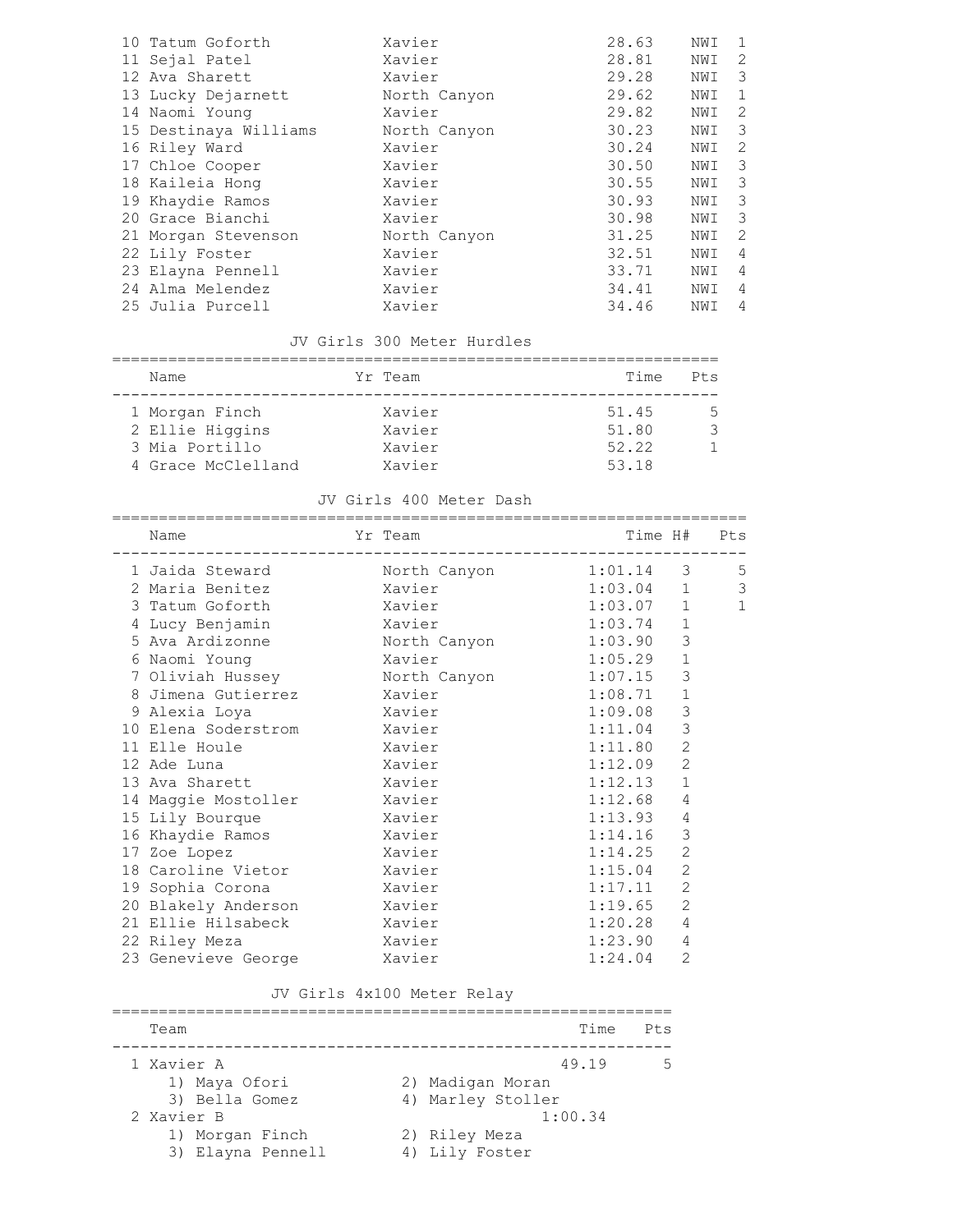|            | JV Girls 4x400 Meter Relay               |                                     |         |                 |
|------------|------------------------------------------|-------------------------------------|---------|-----------------|
| Team       |                                          |                                     | Time    | P <sub>ts</sub> |
| 1 Xavier A | 1) Sejal Patel<br>3) Madigan Moran       | 2) Lucy Benjamin<br>4) Vivian Amoia | 4:26.75 | 5               |
| 2 Xavier B | 1) Grace McClelland<br>3) Elayna Pennell | 2) Lily Foster<br>4) Ava Sharett    | 5:16.82 |                 |

### JV Girls 800 Meter Run

=================================================================

| Name                | Yr Team      | Time    | Pts         |
|---------------------|--------------|---------|-------------|
| 1 Naomi Malone      | North Canyon | 2:35.20 | 5           |
| 2 Julia Russo       | Xavier       | 2:41.20 | 3           |
| 3 Emily Manuelito   | Xavier       | 2:43.10 | $\mathbf 1$ |
| 4 Sam Patton        | Xavier       | 2:46.90 |             |
| 5 Alma Melendez     | Xavier       | 2:47.80 |             |
| 6 Izzy Cerniglia    | Xavier       | 2:48.90 |             |
| 7 Sophia Corona     | Xavier       | 2:52.50 |             |
| 8 Ade Luna          | Xavier       | 2:53.30 |             |
| 9 Mia Feix          | Xavier       | 2:59.00 |             |
| 10 Cierra Gonzalez  | Xavier       | 3:04.00 |             |
| 11 Aylin Rochin     | North Canyon | 3:04.60 |             |
| 12 Lily Foster      | Xavier       | 3:05.90 |             |
| 13 Jennifer Padilla | North Canyon | 3:07.80 |             |
| 14 Itzel Atienzo    | Xavier       | 3:14.40 |             |
| 15 Iliana Kockinis  | Xavier       | 3:18.90 |             |

#### JV Girls Discus Throw

| Name               | Yr Team | Mark      | Pts |
|--------------------|---------|-----------|-----|
| 1 Elena Soderstrom | Xavier  | $98 - 05$ | ↳   |
| 2 Aymara Ubom      | Xavier  | $75 - 08$ |     |
| 3 Lis Montova      | Xavier  | $68 - 04$ |     |
| 4 Callie Ehmann    | Xavier  | $67 - 09$ |     |
| 5 Emily Alaimo     | Xavier  | $56 - 00$ |     |
| 6 Sofia Singh      | Xavier  | $51 - 10$ |     |

## JV Girls High Jump

| Name               |  | Yr Team      | Mark        | Pt.s                     |  |  |  |  |  |
|--------------------|--|--------------|-------------|--------------------------|--|--|--|--|--|
| 1 Caroline Babcock |  |              | $4 - 10.00$ | $\overline{\phantom{a}}$ |  |  |  |  |  |
|                    |  | North Canyon |             |                          |  |  |  |  |  |
| 2 Ellie Higgins    |  | Xavier       | $4 - 08.00$ |                          |  |  |  |  |  |
| 3 Oliviah Hussey   |  | North Canyon | $4 - 06.00$ |                          |  |  |  |  |  |
| 4 Iliana Kockinis  |  | Xavier       | $4 - 02.00$ |                          |  |  |  |  |  |

### JV Girls Long Jump

| Name               | Yr Team      |              | Mark | Wind | Pts |
|--------------------|--------------|--------------|------|------|-----|
| 1 Riley Ward       | Xavier       | $16 - 05.00$ |      | NWI  | .5  |
| 2 Vivian Amoia     | Xavier       | $15 - 10.00$ |      | NWI  | 3   |
| 3 Sofia Asher      | Xavier       | $15 - 09.00$ |      | NW T |     |
| 4 Grace McClelland | Xavier       | $14 - 07.00$ |      | NWI  |     |
| 5 Lucky Dejarnett  | North Canyon | $14 - 01.00$ |      | NWI  |     |
| 6 Iliana Kockinis  | Xavier       | $13 - 08.50$ |      | NW T |     |
|                    |              |              |      |      |     |